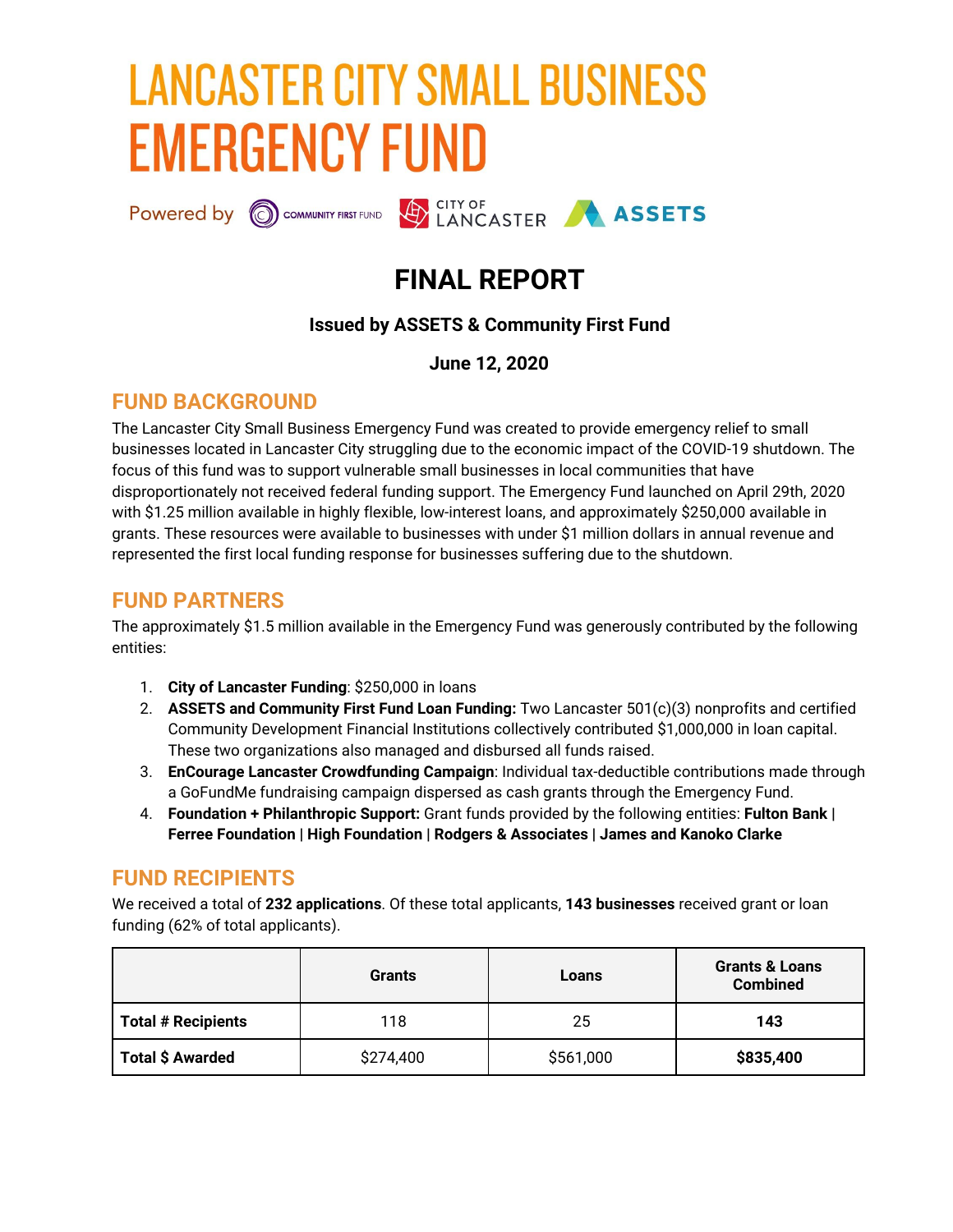## **TOP INSIGHTS**

- **57%** of recipients were **women-owned businesses**
- **50%** of recipients were **people of color-owned businesses**
- **55%** of recipients were small businesses located in **Downtown Lancaster**
- **Top industries** were:
	- Barbershops & Salons
	- Retail
	- Restaurants & Food Businesses
	- **Top planned uses for funding** were:
		- Rent / Mortgage
		- Payroll
		- Bills

## **DEMOGRAPHICS**

#### **Aggregate Grant & Loan Recipients**



#### **Aggregate Demographic Subsets**

Of the 50% recipients who were people of color, these were the specific demographic subsets:



## **NEIGHBORHOODS**

55% of recipients were located in Downtown.

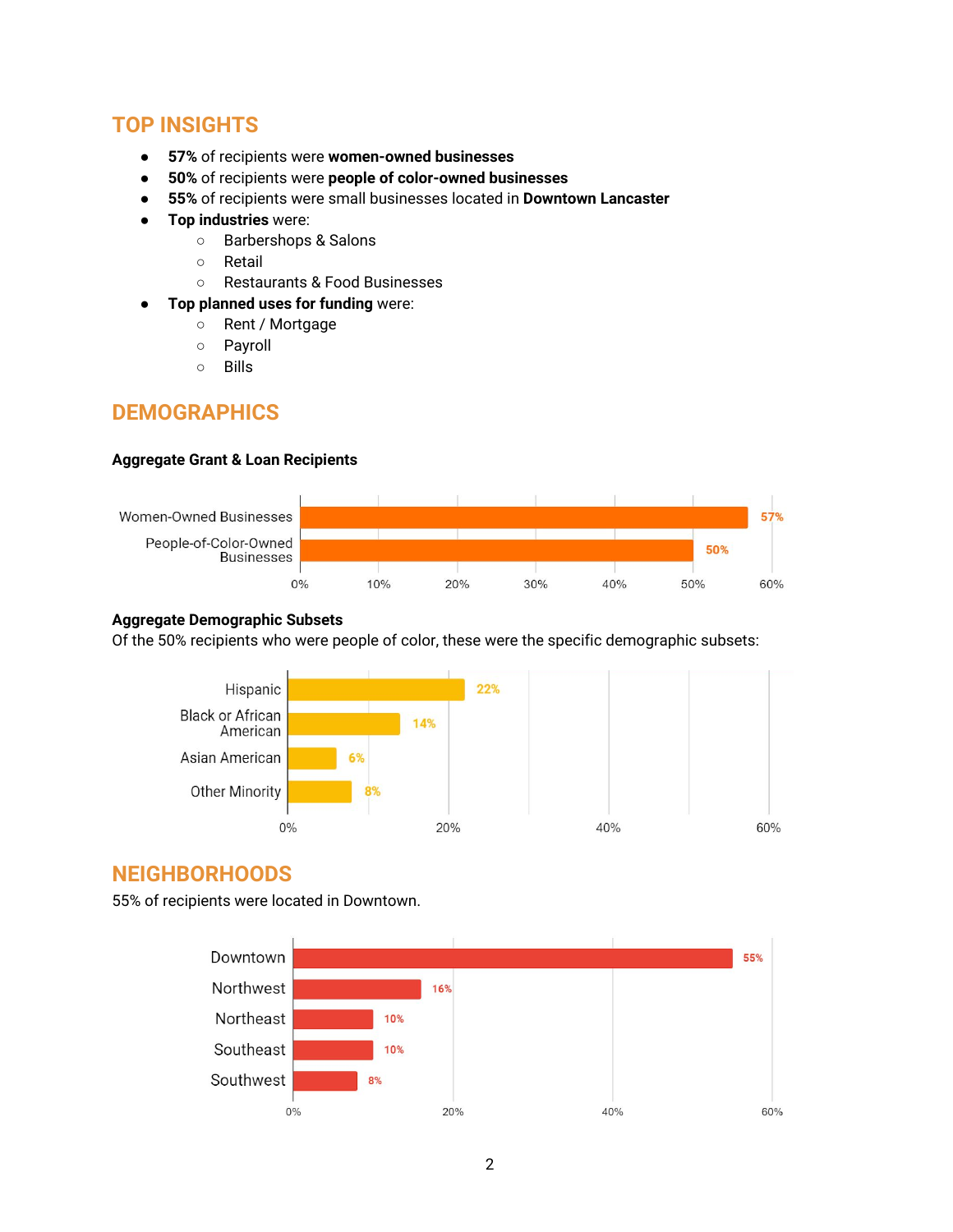## **INDUSTRIES**



The highest categories of industries were (1) Barbershops & Salons, (2) Retail, and (3) Restaurants & Food.

## **PLANNED USES FOR FUNDS**

Recipients were asked to describe how they plan to use their awarded funds. Their responses were:

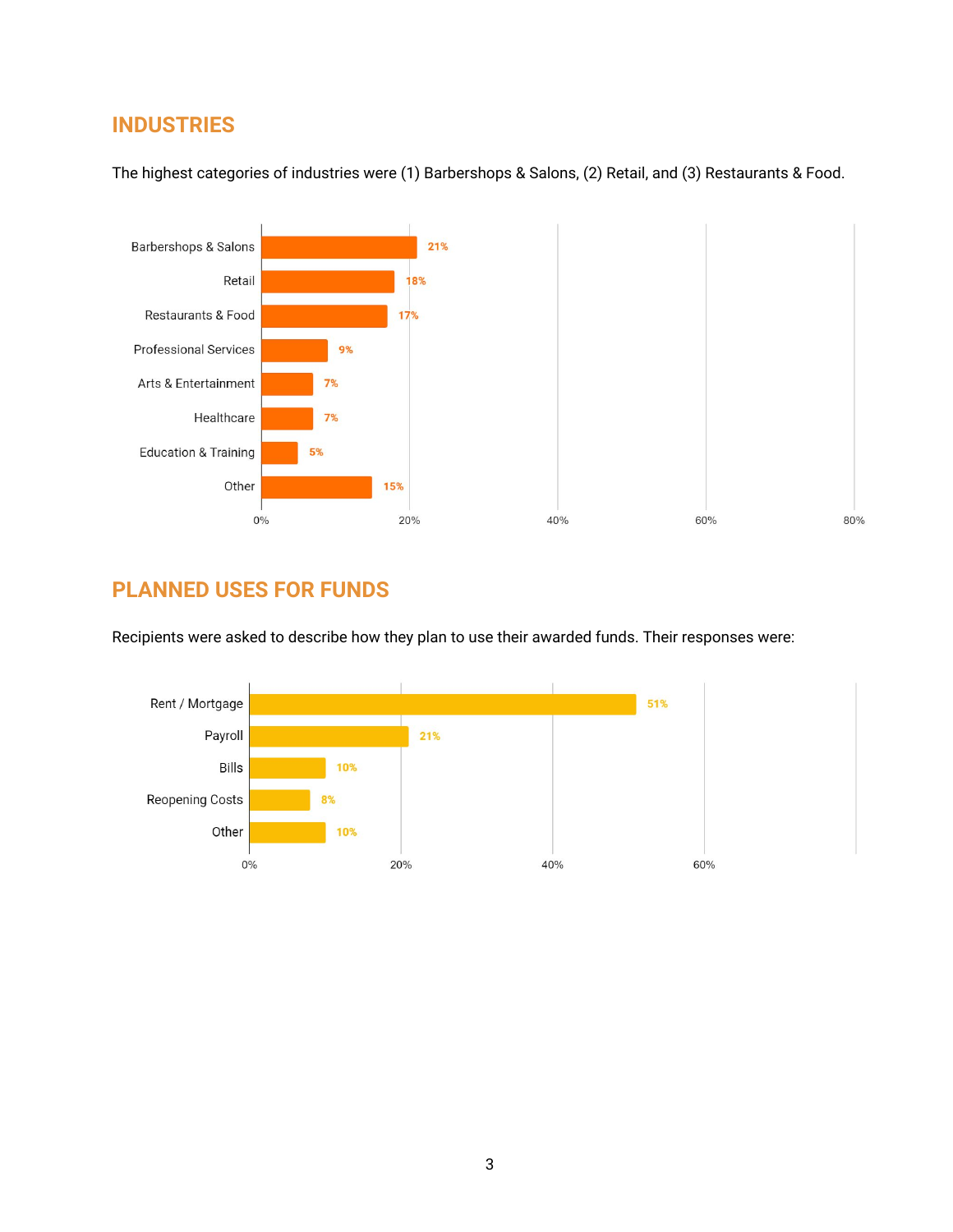## **BUSINESS PROFILES**

### *Grant Applicants*



#### *Wayne Mutata, ITRAINwithWAYNE*

Wayne Mutata owns ITRAINwithWAYNE, a minority-owned small business that provides high performance training for the local community. His business allows people to unwind, socialize, and recharge by promoting physical activity and a comfortable workout environment. Wayne is very involved in the community and supports local charities and police. Since Covid-19, Wayne has been able to retain 7 out of 8 employees, despite having to close his doors. With the \$5,000 grant, Wayne will be able to pay rent and continue to pay his employees.



#### *Jorge Valetin, Who's Next Barbershop*

Jorge Valentin owns and operates Who's Next Barbershop, a well-known Latinx-owned business that has been providing haircut services in Lancaster City for the past 15 years. Covid-19 has forced his business to shut down due to not being essential. Jorge employs 7 individuals who count on the barbershop to provide for their families. Jorge plans to use the \$2,500 grant on paying employees, rent, bills, and providing a clean and safe environment when business opens up again.



#### *Fotina Lambakis, Aura Espresso Room*

Fotina Lambakis is the co-owner of Aura Espresso Room, a woman-owned coffee shop in downtown Lancaster. With their team of energetic, community-oriented individuals, Aura Espresso Room has implemented various initiatives to give back to our community. They also use high-quality natural ingredients and environmentally-friendly packaging. Since Covid-19, service has continued through a walk-up window, although customer traffic has significantly decreased. They had to cut their employee base down to 1 employee, resulting in 3 jobs lost. Fotina aims to use the \$2,500 to pay rent and to keep the business open.